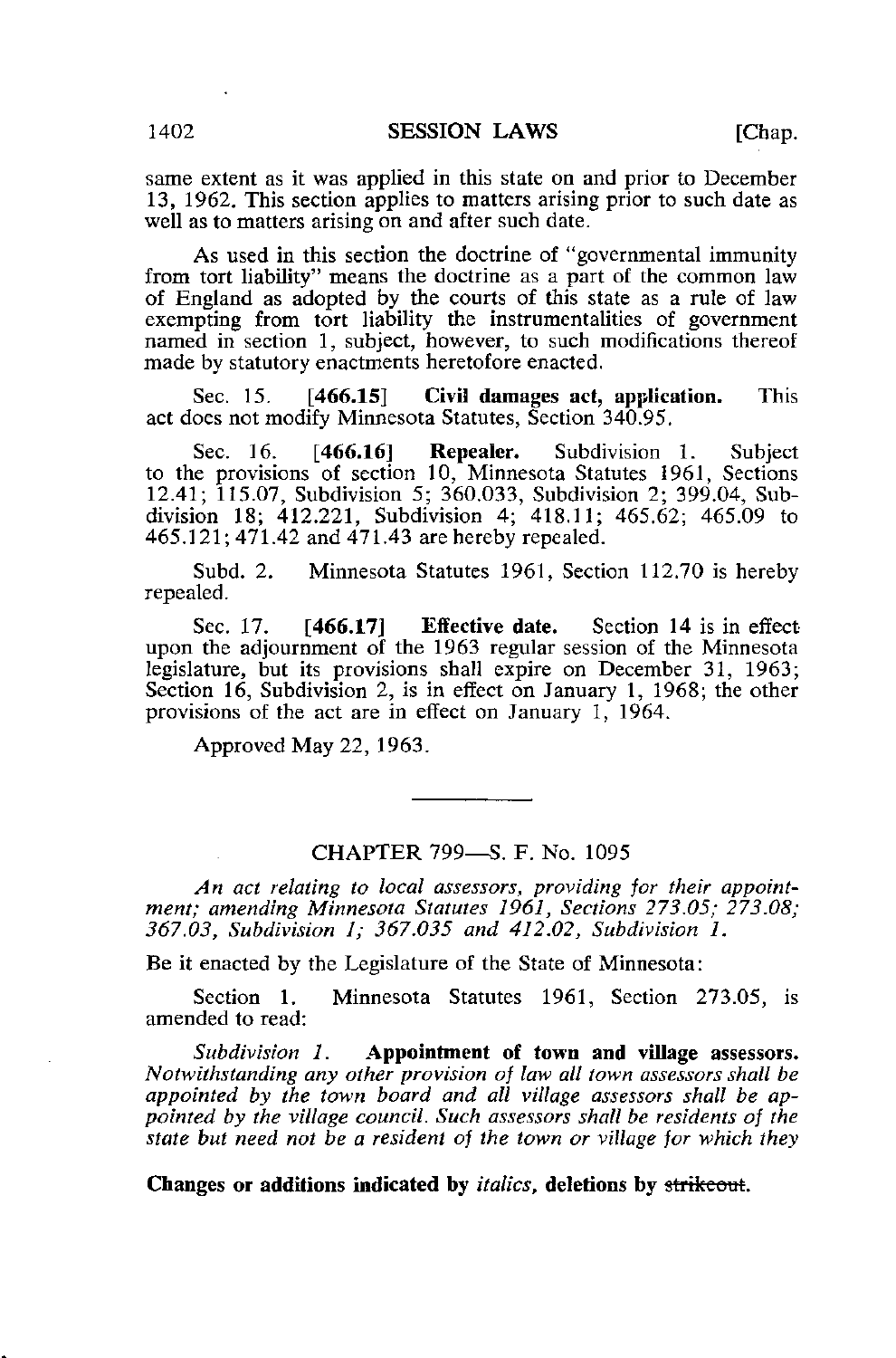are appointed. They shall be selected and appointed because of their knowledge and training in the field of property taxation and shall serve at the pleasure of the town board or village council.

Subd. 2. **Bond and oath of assessors.** Every person elected or appointed to the office of assessor, at or before the time of receiving the assessment books, shall file with the county auditor his bond to the state, to be approved by the auditor, in the penal sum of \$500, conditioned for the diligent, faithful, and impartial performance of the duties enjoined on him by law. Failure to give bond or to take the oath within the time prescribed shall be deemed a refusal to serve.

Sec. 2. Minnesota Statutes 1961, Section 273.08, is amended to read:

273.08 Assessor's duties. The assessor shall perform his duties <del>during April, May and June of each year, except</del> in eases otherwise provided and in the manner following. He shall actually view, when practicable, and determine the true and full value of each tract or lot of real property listed for taxation, and shall enter the value thereof, including the value of all improvements and structures thereon, opposite each description. He shall make an alphabetical list of the names of all persons in his town or district liable to an assessment of personal property, and shall call at the office or place of business or residence of each person required by this chapter to list property, and shall list his name, and shall require each person to make and deliver a correct list and statement of such property, according to the prescribed form, which shall be subscribed and sworn to by the person listing; and the assessor shall thereupon determine the value of the property in such statement, and enter the same in his assessment books, opposite the name of the person assessed, with the name and post-office address of the person listing the property; and, if such person reside in a city, the street and number, or other brief description, of his residence or place of business. If any property is listed or assessed on or after the fourth Monday of June, and before the return of the assessor's books, the same shall be as legal and binding as if listed and assessed before that time.

Sec. 3. Minnesota Statutes 1961, Section 367.03, Subdivision 1, is amended to read:

367.03 Officers elected at annual meeting; vacancies. Sub-<br>division 1. Officers, terms. There shall be elected in each town There shall be elected in each town. three supervisors as provided in this section. Where a new town has been or may be organized and supervisors have been or may be elected for such town at a town meeting prior to the annual town meeting, such supervisors shall serve only until the next annual town meeting at which meeting three supervisors shall be elected, one for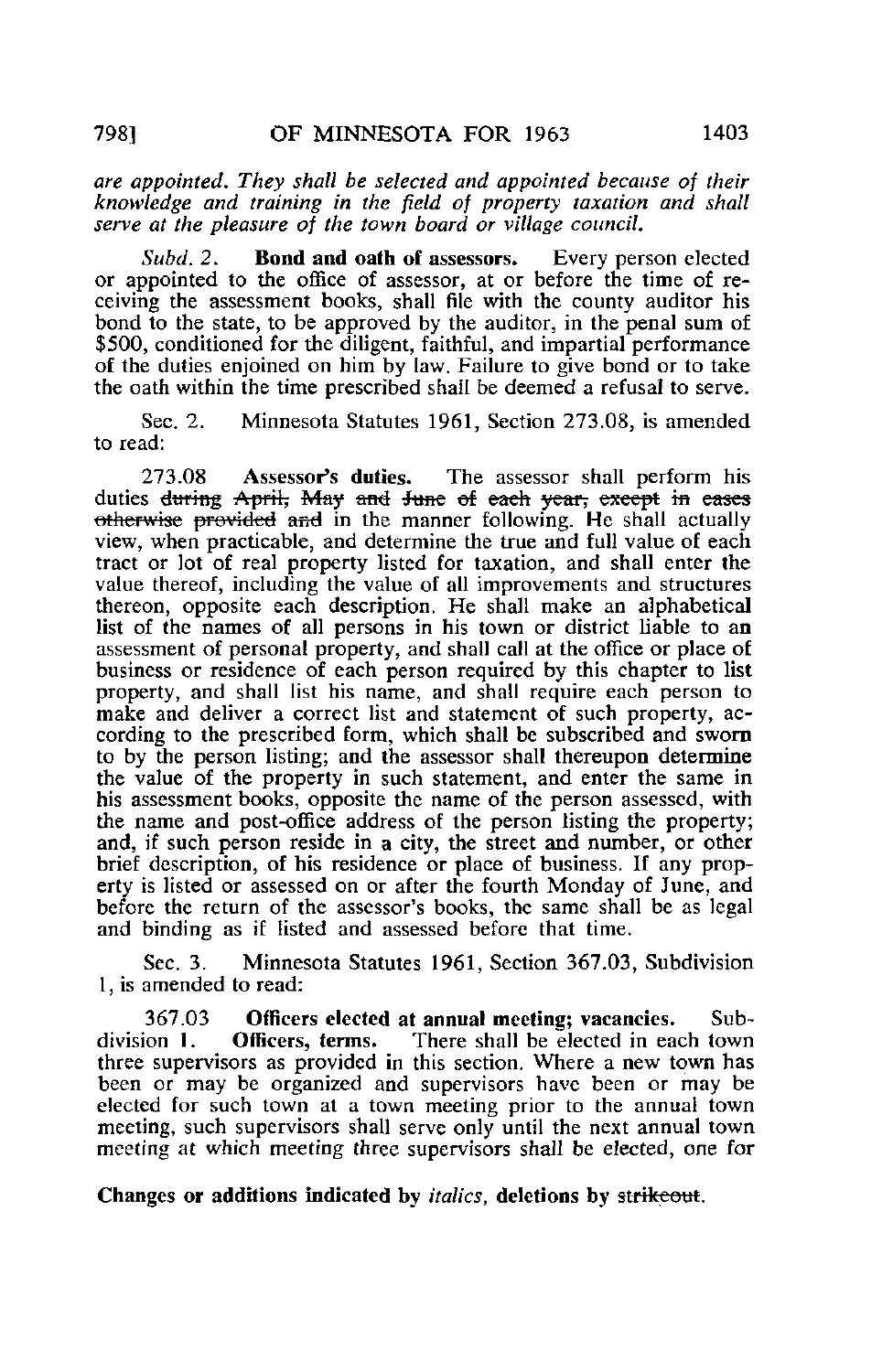three years, one for two years, and one for one year, so that the term of one shall expire each year. The number of years for which each is elected shall be indicated on the ballot. At all other annual town meetings one supervisor shall be elected for three years to fill the place of the one whose term expires at that time. There shall also be elected at each annual town meeting one town clerk, one treasurer, one assessor, two justices of the peace, and two constables, except as otherwise provided in this section. Each of these officers shall hold office for a term of two years and until their successors are elected and qualified. The town assessor shall be elected in odd numbered years except in towns operating under special laws. All terms shall commence on the first secular day of April following the election except when a vacancy has been filled.

Sec. 4. Minnesota Statutes 1961, Section 367.035, is amended to read:

367.035 Assessors or treasurers; vacancies in certain towns. In any town any part of which lies within 25 miles of the city hall of a city of the first class, the governing body may fill by appointment any vacancy which may occur in the office  $\Theta$  tewn assessor  $\Theta$  any vaeaney in the office of town treasurer; furthermore, upon filling any such vacancy by any such appointment, the governing body may provide such compensation for any such officer as such governing body may deem proper, any other law notwithstanding.

Sec. 5. Minnesota Statutes 1961, Section 412.02, Subdivision 1, is amended to read:

412.02 Village elections, officers, terms, vacancies. Sub-<br>division 1. The following officers shall be elected for the terms and The following officers shall be elected for the terms and in the years shown and in the villages described in the table.

| Officer   | Number of<br>Years in<br>Term | Year<br>Elected | Village in<br>Which Elected                                               |
|-----------|-------------------------------|-----------------|---------------------------------------------------------------------------|
| Mayor     | Two                           | Odd-numbered    | Every village                                                             |
| Clerk     | Two                           | Even-numbered   | Every standard<br>plan village in<br>where there is<br>no clerk-treasurer |
| Treasurer | Two                           | Odd-numbered    | Every standard<br>plan village in<br>which there is<br>no clerk-treasurer |